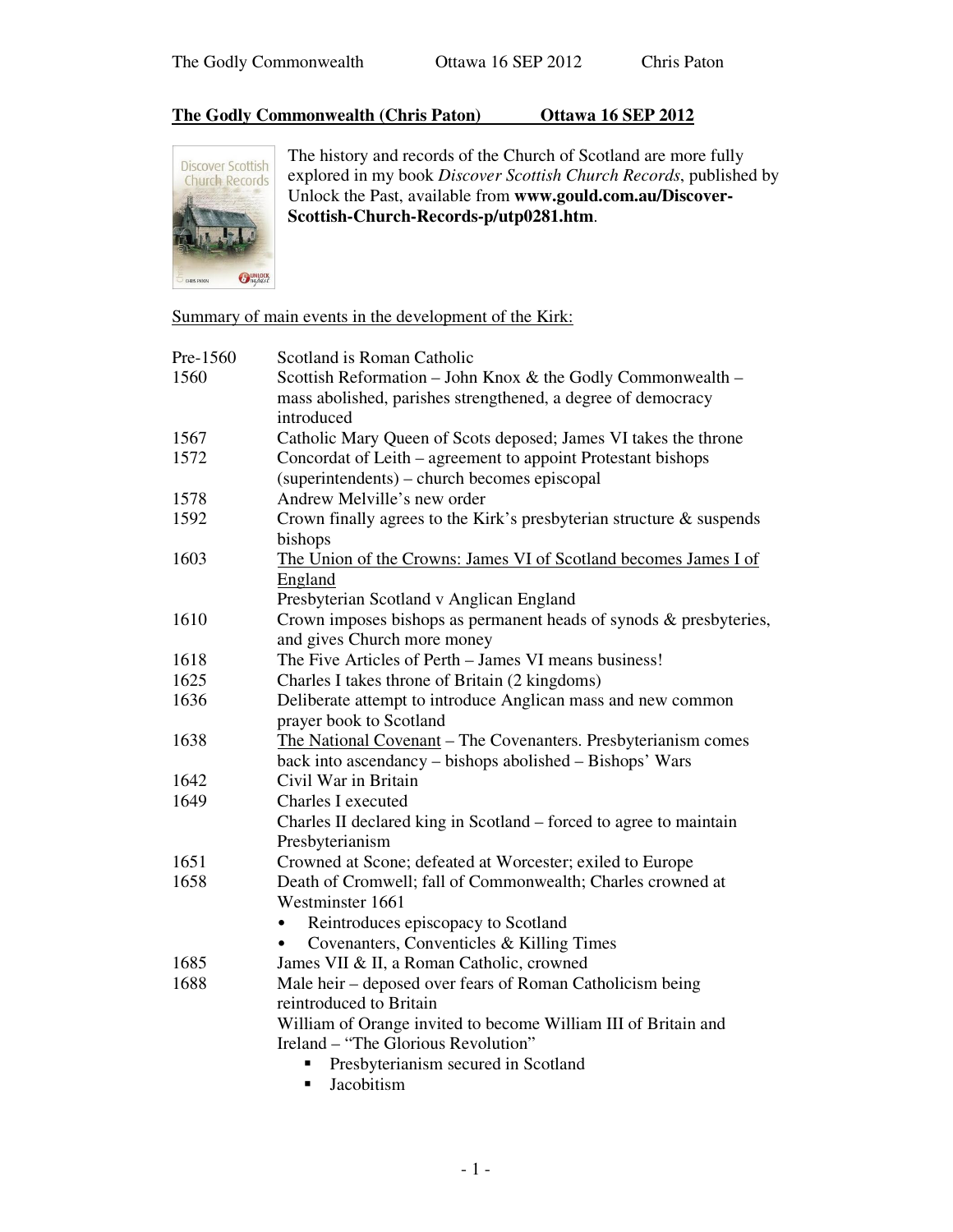Following the Glorious Revolution of 1690, the following is the state of play with the main churches:

- 
- The Episcopal Church mainly in the Highlands
- 
- 
- The Church of Scotland state church, now fully Presbyterian
- Roman Catholicism small pockets in Highlands & Islands
- Cameronians small faction in the Lowlands

## **Patronage**

The Monarch is no longer in charge of the Kirk – but landowners own the land on which the buildings stand, and they now want a say. They begin to assert rights to influence the choices of ministers in churches on their property

| 1712 | Patronage Act – heritors given right to choose ministers             |
|------|----------------------------------------------------------------------|
| 1733 | Ebenezer Erskine forms the Associate Presbytery with congregations   |
|      | from Stirling, Kinclaven, Perth and Abernethy. Formally ejected from |
|      | Church of Scotland in 1740                                           |
| 1761 | Thomas Gillespie forms the Relief Church (relief from patronage and  |
|      | tyranny of church courts)                                            |

There then follows various schisms and mergers within the churches (see chart at **http://website.lineone.net/~davghalgh/churchhistory.html**).

Take for example the **Associate Presbytery**:

| 1747 | Splits into 2 factions over the Burgher Oath: Burghers and Anti-   |
|------|--------------------------------------------------------------------|
|      | <b>Burghers</b>                                                    |
| 1798 | Burghers split – New Licht Burghers and Auld Licht Burghers        |
| 1806 | Anti-Burghers split – New Licht Anti-Burghers and Auld Licht Anti- |
|      | <b>Burghers</b>                                                    |
| 1820 | New Licht factions merge to form United Associate Church           |

Continued struggles within the Church of Scotland:

| 1834       | General Assembly's Veto Act                                                |
|------------|----------------------------------------------------------------------------|
| 1838       | rejected by Court of Session                                               |
| March 1843 | House of Commons declined to abolish patronage                             |
|            | May 18 1843 Thomas Chalmers led 451 clergymen from the General Assembly in |
|            | Edinburgh to form the Free Church of Scotland                              |
|            | Duplicated parish structure of established Kirk – weakened both            |
|            | churches                                                                   |
| But:       |                                                                            |
| 1845-52    | The Great Famine (An Gorta Mór)                                            |
|            | Thousands of destitute Irish folk, mainly from the north, flock to         |
|            | Scotland. The country's west is overwhelmed – dramatic re-                 |
|            | establishment of Roman Catholicism.                                        |
| 1854       | Registration (Scotland) Act http://tinyurl.com/48b8kxp                     |
| 1855       | Civil registration commences in Scotland.                                  |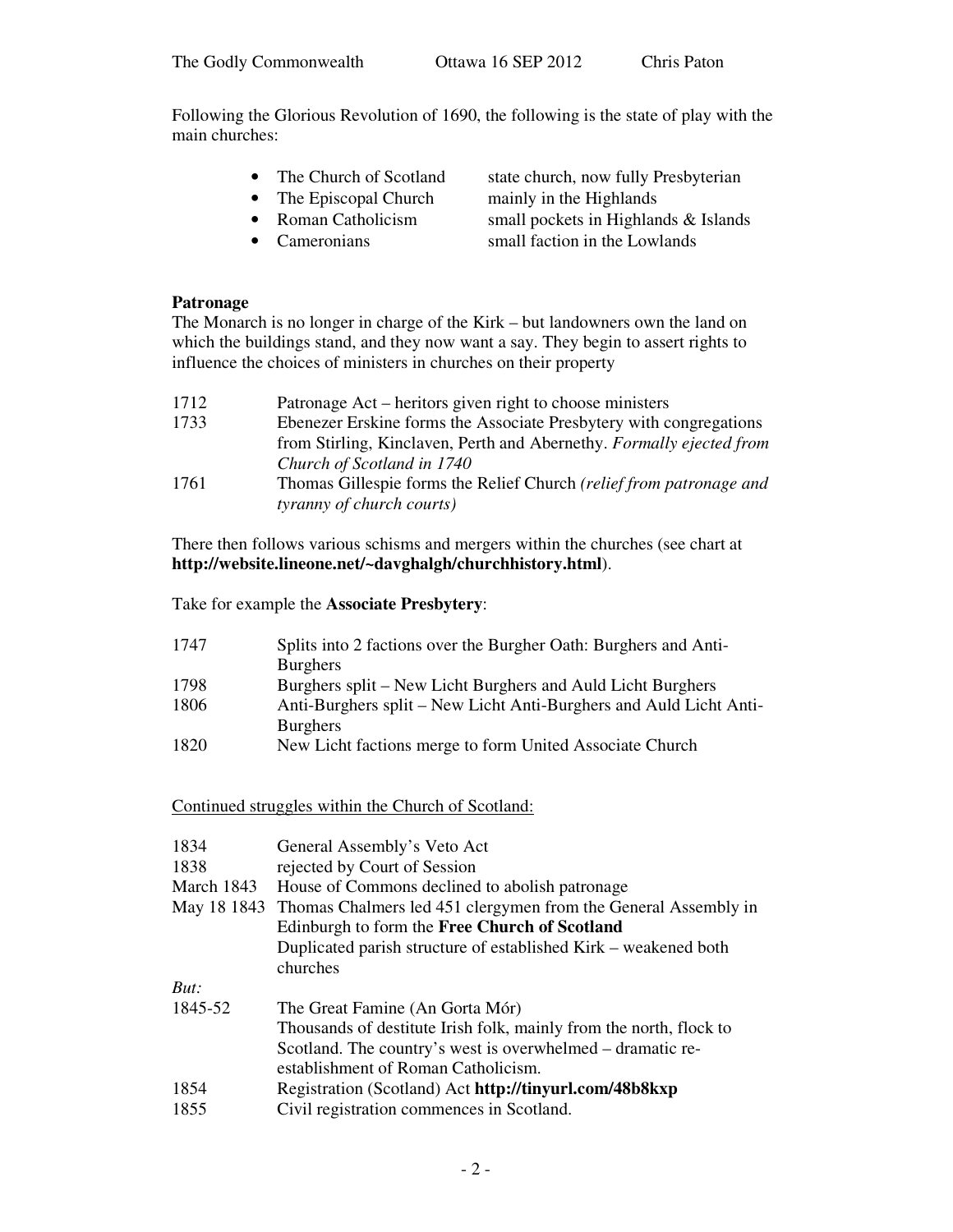#### **Researching Church records – strategy:**

- 1) Were they Church of Scotland?
	- Check OPRs (*old parish registers* or *old parochial records*) 1553-1854
	- **www.familysearch.org** (index only important to check original image)
	- **www.scotlandspeople.gov.uk** (digitised register images)

Also additional records sets held at ScotlandsPeople Centre: **www.scotlandspeoplehub.gov.uk/research/miscellaneous-records.html www.scotlandspeoplehub.gov.uk/pdf/bdm-transcripts.pdf www.scotlandspeoplehub.gov.uk/pdf/Death%20and%20burial%20record s.pdf**

**www.scotlandspeoplehub.gov.uk/pdf/list-of-oprs-appendix1.pdf** …and of course on microfilms available via FamilySearch

2) Were they Roman Catholic?

If so, check ScotlandsPeople for records.

- Births & Baptisms 1703-1992
- Banns & Marriages 1736-1934
- Deaths & Burials 1742-1955; other events  $-1742-1909$
- 3) Why are they still missing?
	- The entry may not have been registered  $-$  Stamp Act 1783-1794; 19<sup>th</sup> century apathy and parochial breakdown.
	- They may not have been baptised at birth.
	- The records may not have survived check ScotlandsPeople for surviving register coverage at **www.scotlandspeoplehub.gov.uk/research/list-ofoprs.html**
	- They were not Church of Scotland or Roman Catholic
- 4) Were they Dissenters?
	- Some dissenting ceremonies recorded by Church of Scotland ministers, so may be in ScotlandsPeople OPR records
	- Several registers have been indexed by the Mormons on FamilySearch within IGI and BIVRI (now 'Historical Records' database) Check coverage via

**http://freepages.genealogy.rootsweb.ancestry.com/~hughwallis/IGIBat chNumbers.htm** and **http://genoot.com/downloads/BVRI2/**

- Some records indexed on FreeREG **www.freereg.org.uk** and in Ancestry's **UK Parish Records Collection**
- 5) What religious denominations were in the parish? Statistical Accounts of Scotland 1790s and 1830s/40s **http://stat-acc- scot.edina.ac.uk/sas/sas.asp?action=public&passback=** Topographical Dictionary of Scotland 1846 **www.british- history.ac.uk/source.aspx?pubid=308** Street directories